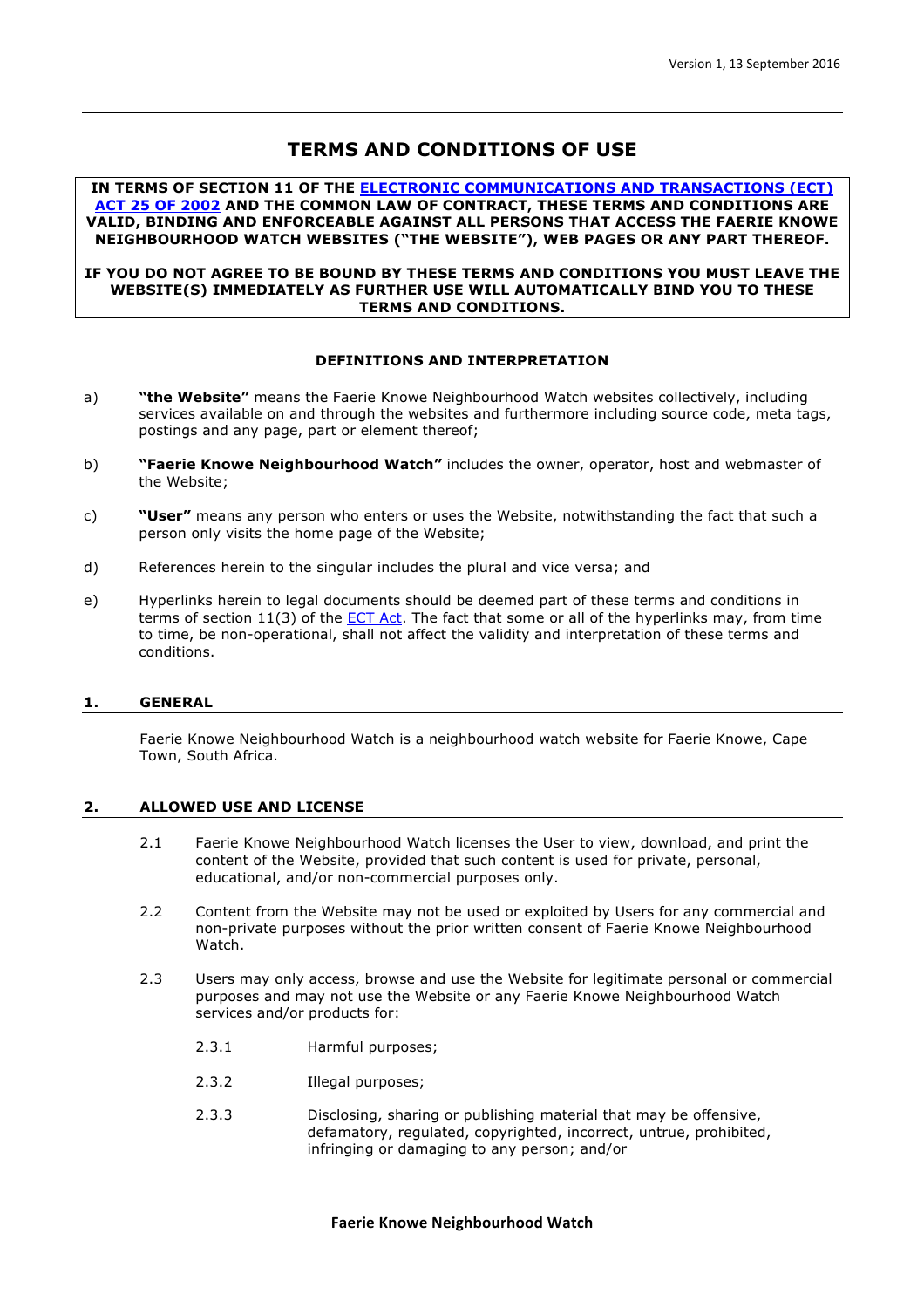- 2.3.4 The creation, storage and sending of unsolicited commercial communications.
- 2.4 The caching of the Website shall only be allowed if:
	- 2.4.1 The purpose of the caching is to make the onward transmission of the content from the Website more efficient;
	- 2.4.2 The cached content is not modified in any manner whatsoever;
	- 2.4.3 The cached content is updated at least every 12 (twelve) hours; and
	- 2.4.4 The cached content is removed or updated when so required by Faerie Knowe Neighbourhood Watch.
- 2.5 If any User uses content from the Website in breach of the provisions detailed herein:
	- 2.5.1 Faerie Knowe Neighbourhood Watch reserves the right to claim damages from the User;
	- 2.5.2 Faerie Knowe Neighbourhood Watch reserves the right to institute criminal proceedings against the User; and
	- 2.5.3 Faerie Knowe Neighbourhood Watch shall not be liable, in any manner whatsoever, for any damage, loss or liability that resulted from the use of such content by the User or any third party who obtained any content from the User.
- 2.6 Hyperlinks to the Website from any other source shall be directed at the home page of the Website. Links beyond the Faerie Knowe Neighbourhood Watch home page may only be used with Faerie Knowe Neighbourhood Watch's prior written consent.
- 2.7 Faerie Knowe Neighbourhood Watch shall not be liable, in any manner whatsoever, for any damage, loss or liability that resulted from the use of content, products or services available from the Website, if such content, products or services was accessed through a hyperlink not directed at the home page of the Website. Persons that wish to link to pages beyond the home page of the Website without Faerie Knowe Neighbourhood Watch's prior written consent shall do so at their own risk and indemnify Faerie Knowe Neighbourhood Watch against any loss, liability, or damage that may result from the use of such hyperlinks. Faerie Knowe Neighbourhood Watch's non-liability for deep linking is because deep links bypass these terms and conditions.
- 2.8 Users may quote small and reasonable amounts of content available from the Website and only if such a quote is placed in inverted commas and acknowledged.
- 2.9 No person may, without the prior written consent of Faerie Knowe Neighbourhood Watch, frame the Website in any manner whatsoever.
- 2.10 Apart from bona-fide search engine operators and use of the search facility provided on the Website by Users, no person may use or attempt to use any technology or applications (including web crawlers, robots or web spiders) to search, collect or copy content from the Website for any purpose whatsoever, without the prior written consent of the Faerie Knowe Neighbourhood Watch.
- 2.11 E-mail addresses, names, telephone numbers, and fax numbers published on the Website may not be incorporated into any database used for electronic marketing or similar purposes. No permission is given or should be implied that information on the Website may be used to communicate unsolicited communications to Faerie Knowe Neighbourhood Watch and all rights detailed in section 45 of the ECT Act are reserved.
- 2.12 All licenses and/or permissions granted in terms of this clause 2 are provided on a nonexclusive and non-transferable basis and may be terminated or cancelled by Faerie Knowe Neighbourhood Watch at any time without prior notice or reasons.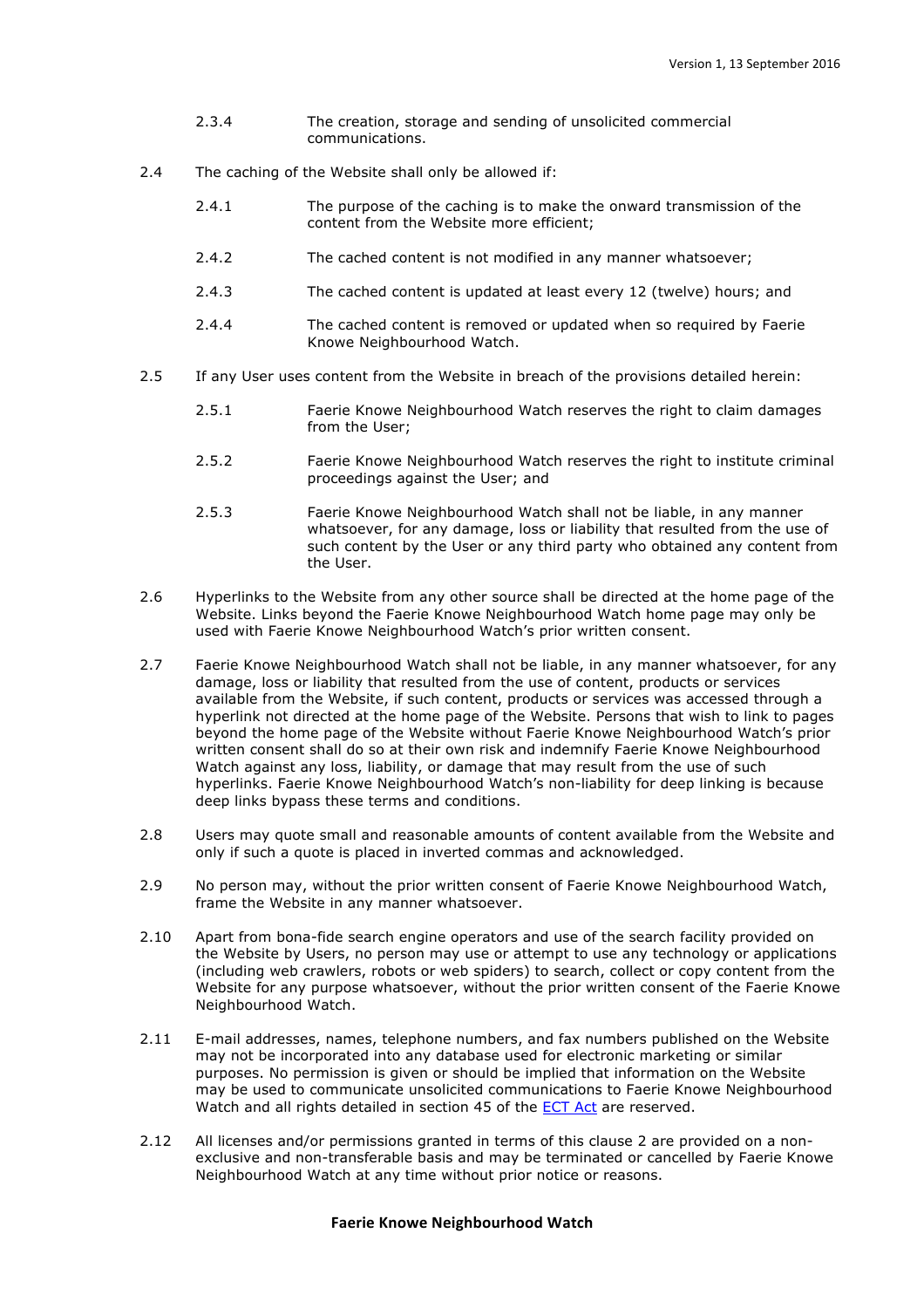# **3. INTELLECTUAL PROPERTY RIGHTS**

- 3.1 All intellectual property on the Website, including but not limited to content, trademarks (or any confusingly similar trademarks), logos, pictures, video, downloads, domain names, patents, design elements, software, source code, meta tags, databases, text, graphics, icons and hyperlinks are the property of or licensed to Faerie Knowe Neighbourhood Watch and as such, are protected from infringement by domestic and international legislation and treaties. Subject to the rights licensed to the User in clause 2, all other rights to intellectual property on the Website are expressly reserved.
- 3.2 No person may use logos, icons, or trade marks from the Website as hyperlinks or other purposes without Faerie Knowe Neighbourhood Watch's prior written consent.

## **4. SOFTWARE AND EQUIPMENT**

It is the responsibility of the User to acquire and maintain, at his/her own expense, the necessary computer hardware, software, communication lines and Internet access accounts required to access the Internet and the Website and/or download content from the Website.

## **5. DISCLOSURES REQUIRED BY SECTION 43 OF THE ECT ACT**

*These terms and conditions as well as product and / or service specific terms and conditions govern the sale of goods and / or the provision of services from or through the Website.* 

Access to the services, content, software and downloads available from the Website may be classified as "electronic transactions" as defined in terms of the ECT Act and therefore Users have the rights detailed in Chapter 7 of the ECT Act and Faerie Knowe Neighbourhood Watch has, amongst others, the duty to disclose the following information:

- 5.1 **The full name and legal status of the website owner:** Faerie Knowe Neighbourhood Watch. Community Safety Structure;
- 5.2 **Street address:** 5 Shetland Close, Capri Village, 7975, Cape Town South Africa;
- 5.3 **Postal address:** PO Box 2102, Sun Valley, 7985, Cape Town, South Africa;
- 5.4 **Physical address for receipt of legal service:** see 5.2 above;
- 5.5 **Telephone number**: +27 83 922 2195;
- 5.6 **Fax number:** +27 21 700 8705;
- 5.7 **Main business:** Faerie Knowe Neighbourhood Watch is a neighbourhood watch website for Faerie Knowe, Cape Town, South Africa.;
- 5.8 **The website address of the Website is**: http://www.faerieknowewatch.co.za
- 5.9 **The official e-mail address of the Website is**: faerieknowewatch@gmail.com
- 5.10 **Alternative dispute resolution:** Subject to urgent and/or interim relief, all disputes regarding:
	- 5.10.1 access to the Website;
	- 5.10.2 the inability to access the Website;
	- 5.10.3 the services and content available from the Website; or
	- 5.10.4 these terms and conditions,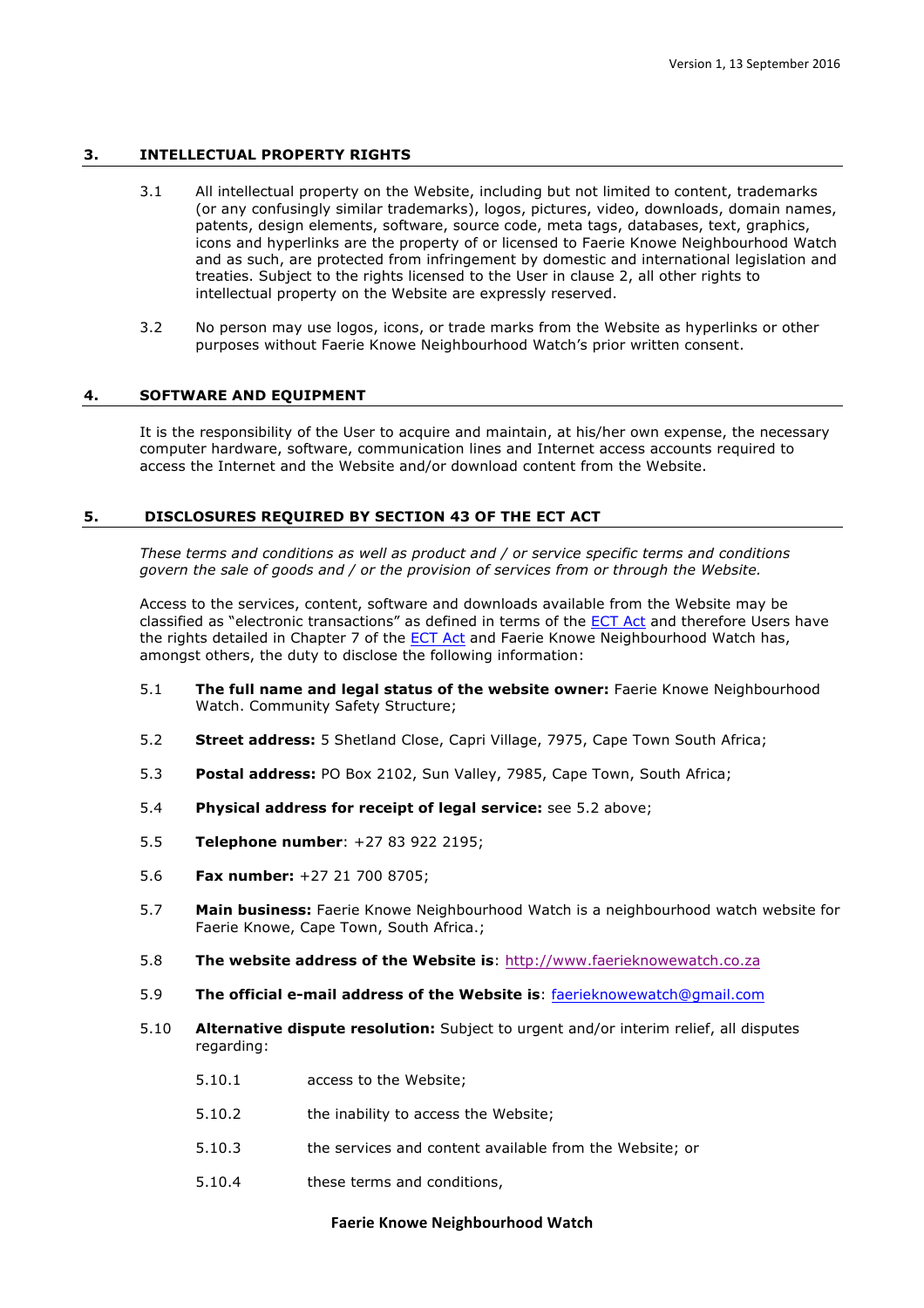shall be referred to arbitration in terms of the expedited rules of the Arbitration Foundation of South Africa and such arbitration proceedings shall be conducted in Cape Town in English. The arbitration ruling shall be final and the unsuccessful party shall pay the costs of the successful party on a scale as between attorney and own client. The expedited rules of the Arbitration Foundation of South Africa may be downloaded from the following website: http://www.arbitration.co.za; and

5.11 Users may lodge complaints concerning the Website with Faerie Knowe Neighbourhood Watch at faerieknowewatch@gmail.com

#### **6. WEBSITE DISCUSSIONS AND CONTRIBUTIONS**

- a) **"Discriminatory**" means offensive, untrue or provocative material based on race, gender, sex, pregnancy, marital status, ethnic or social origin, colour, sexual orientation, age, disability, religion, conscience, belief, culture, language and birth;
- b) "**Pornographic**" means all the content and actions, simulated or real, graphic or written detailed in Schedules 1, 2, 6, 7 and 11 of the Films and Publications Act 65 of 1996 (to download the Act click here: http://www.acts.co.za/films-and-publications-act-1996/index.html);
- c) **Illegal Content**" means material that is Pornographic, Discriminatory, oppressive, racist, hate speech, sexist, defamatory against any User or third party, offensive to any User or group, a violation of a User's or a third party's privacy, identity or personality, copyright infringement, advice and / or guidelines on the circumvention of any technical security measures and / or digital rights management technologies, malicious codes such as viruses and Trojan horses, and content containing any Personal Information of third parties without their express consent and includes hyperlinks or other directions to such content; and
- d) "**Personal Information**" means Personal Information as defined in the Promotion of Access to Information Act (click here to download the Act: https://www.acts.co.za/promotion-of-access-toinformation-act-2000/index.html).
- 6.1 Users may take part in discussions and post announcements to a discussion forum ("the Forum") available on the Website;
- 6.2 Participation on the website is subject to registration.
- 6.3 In order to protect the website and its Users from legal prosecution, civil liability, and to maintain an environment that encourages debate and discussion, inappropriate material and Illegal Content may not be posted to the website;
- 6.4 Faerie Knowe Neighbourhood Watch reserves the right, in its sole and absolute discretion, to amend, edit and remove any User postings;
- 6.5 Users hereby license Faerie Knowe Neighbourhood Watch to publish, use, sub-license, distribute, amend, update and store material posted to the Forum;
- 6.6 Faerie Knowe Neighbourhood Watch shall not be liable for any damage, loss, liability and/or harm incurred by any person if such where such any damage, loss, liability and/or harm resulted from a User's posting to the Forum;
- 6.7 Faerie Knowe Neighbourhood Watch does monitor postings and discussions on the website and / or does enforce editorial control over any material available on or through the website;
- 6.8 A User posts material to the website entirely at their own risk and hereby indemnify and hold Faerie Knowe Neighbourhood Watch harmless against any damage, loss, liability and/or harm incurred or suffered by Faerie Knowe Neighbourhood Watch if such damage, loss, liability and/or harm resulted from material posted to the website by such User;
- 6.9 Users waive all moral rights that may attach to material posted to the website; and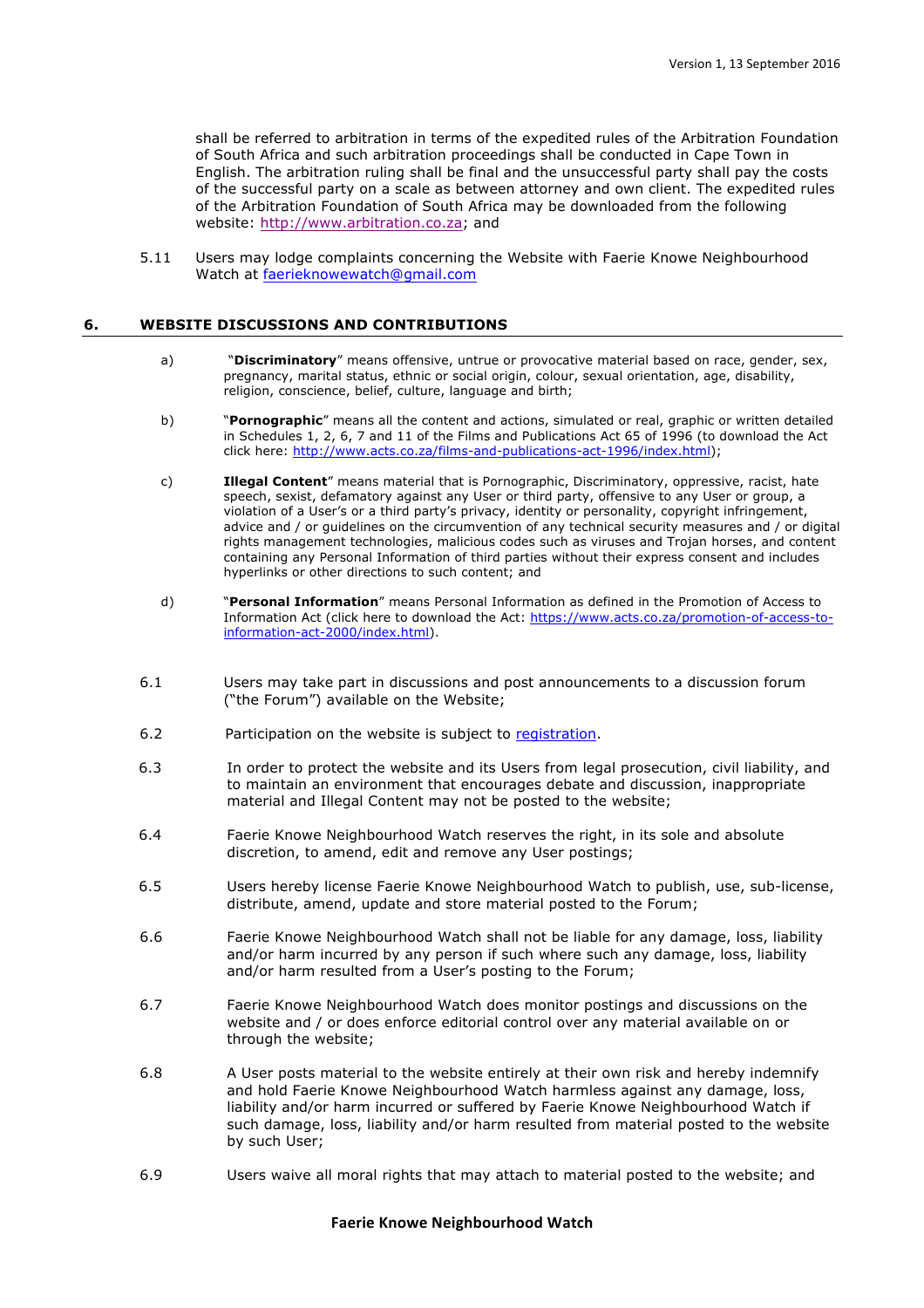- 6.10 Faerie Knowe Neighbourhood Watch shall remove material from the website and disclose the identity of Users who posted material if:
	- 6.10.1 A third party requests the removal of such material and reasonably substantiate and / or prove the illegal, infringing or incorrect nature of such material; and
	- 6.10.2 The third party request to remove material is reduced to writing and delivered to Faerie Knowe Neighbourhood Watch.

## **7. CHANGES AND AMENDMENTS**

- 7.1 Changes to the terms and conditions will be advertised on our Facebook page.
- 7.2 Faerie Knowe Neighbourhood Watch reserves the right, in its sole and absolute discretion, to do any of the following, at any time without prior notice or justification:
	- 7.2.1 change the content and/or services available from the Website;
	- 7.2.2 discontinue any aspect of the Website or service(s) available from the Website; and/or
	- 7.2.3 change the software and hardware required to access and use the Website.

## **8. PRIVACY**

- 8.1 Faerie Knowe Neighbourhood Watch shall take all reasonable steps to protect the personal information of Users and for the purpose of this clause, "personal information" shall be defined as detailed in the Promotion of Access to Information Act 2 of 2000 (PAIA).
- 8.2 Faerie Knowe Neighbourhood Watch may electronically collect, store and use the following personal information of Users:
	- 8.2.1 name and surname;
	- 8.2.2 area code;
	- 8.2.3 street address;
	- 8.2.4 postal address;
	- 8.2.5 title;
	- 8.2.6 contact numbers;
	- 8.2.7 non-personal browsing habits and click patterns;
	- 8.2.8 e-mail address; and / or
	- 8.2.9 IP address.
- 8.3 Faerie Knowe Neighbourhood Watch collects, stores and uses the abovementioned information for the following purposes:
	- 8.3.1 Communicate requested information to the User;
	- 8.3.2 Provide services to the User as requested by the User;
	- 8.3.3 Authenticate the User;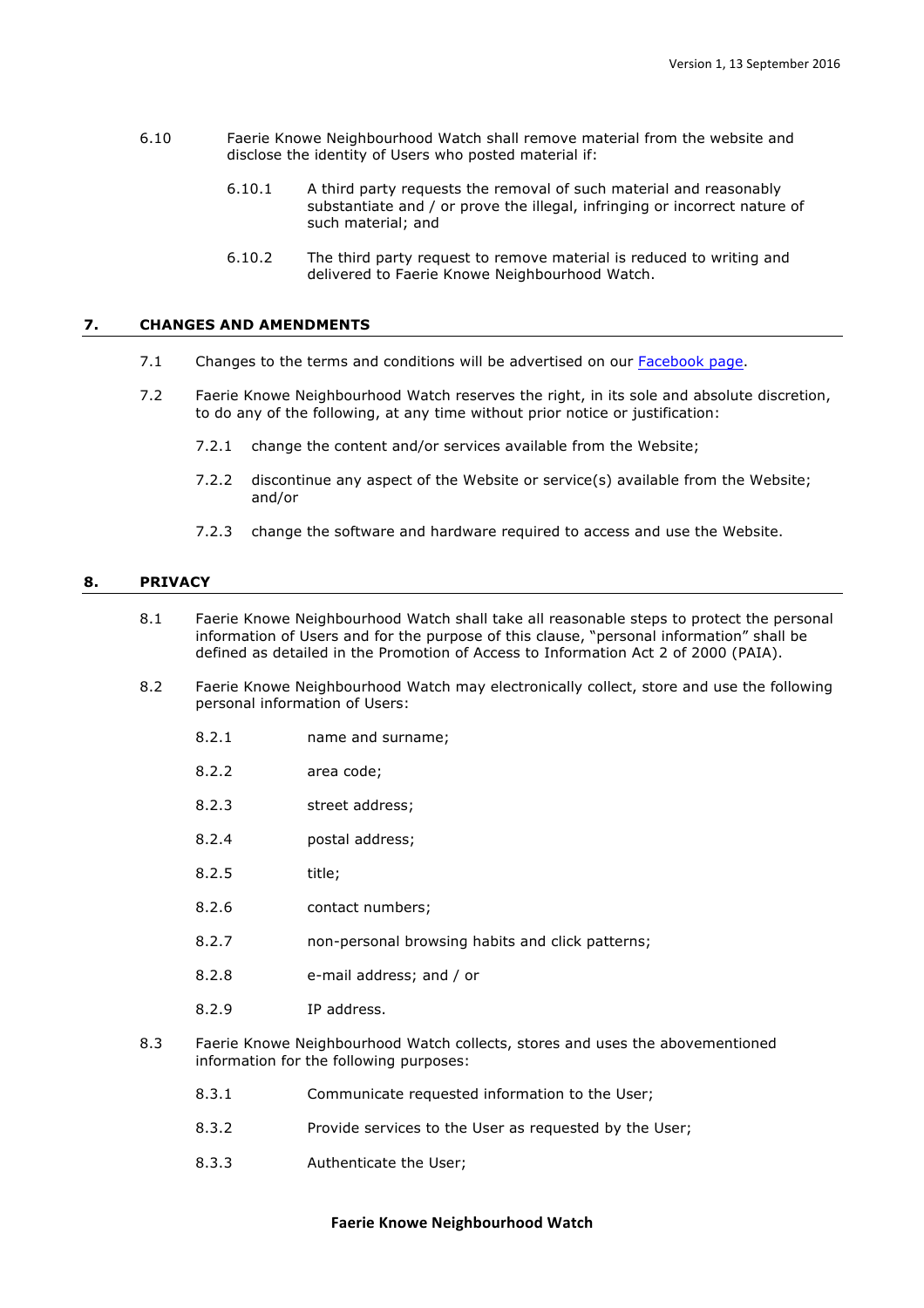- 8.3.4 Provide the User with access to restricted pages on this website; and
- 8.3.5 Compile non-personal statistical information about browsing habits, clickpatterns, and access to the Website.
- 8.4 Information detailed above is collected either electronically by using cookies or is provided voluntarily by the User. Users may determine cookie use independently through their browser settings.
- 8.5 Faerie Knowe Neighbourhood Watch may collect, maintain, save, compile, share, disclose and sell any information collected from users, subject to the following provisions:
	- 8.5.1 Faerie Knowe Neighbourhood Watch shall not disclose personal information from Users unless the User consents thereto;
	- 8.5.2 Faerie Knowe Neighbourhood Watch shall disclose personal information without the User's consent only through due legal process; and
	- 8.5.3 Faerie Knowe Neighbourhood Watch may compile, use and share any information that does not relate to any specific individual.
- 8.6 Faerie Knowe Neighbourhood Watch own and retain all rights to non-personal statistical information collected and compiled by Faerie Knowe Neighbourhood Watch.

# **9. HYPERLINKS TO THIRD PARTY SITES**

- 9.1 Faerie Knowe Neighbourhood Watch may provide hyperlinks to websites not controlled by Faerie Knowe Neighbourhood Watch ("target sites") and such hyperlinks do not imply any endorsement, agreement on or support of the content, products, and/or services of such target sites.
- 9.2 Faerie Knowe Neighbourhood Watch does not editorially control the content, products and/or services on target sites and shall not be liable, in any manner whatsoever, for the access to, inability to access and or use, or content available on or through target sites.

## **10. SECURITY**

- 10.1 Faerie Knowe Neighbourhood Watch shall take all reasonable steps to secure the content of the Website and the information provided by and collected from Users from unauthorised access and/or disclosure. However, Faerie Knowe Neighbourhood Watch do not make any warranties or representations that content shall be 100% safe or secure.
- 10.2 Subject to the provisions of sections 43(5) and 43(6) of the **ECT Act**, if applicable, Faerie Knowe Neighbourhood Watch is under no legal duty to encrypt any content or communications from and to Users and is also under no legal duty to provide digital authentication of any pages on the Website.
- 10.3 Users may not deliver or attempt to deliver, whether on purpose or negligently, any damaging code, such as computer viruses, robots or spy ware, to the Website or the server and computer network that support the Website.
- 10.4 Notwithstanding criminal prosecution, any person who delivers or attempts to deliver any damaging code to the Website, whether on purpose or negligently, shall, without any limitation, indemnify and hold Faerie Knowe Neighbourhood Watch harmless against any and all liabilities, damages, risks and losses that Faerie Knowe Neighbourhood Watch and its partners / affiliates may suffer as a result of such delivery, attempt or damaging code.
- 10.5 Users may not develop, distribute, or use any device or programme designed to breach or overcome the security measures of the restricted pages, products and services on the Website and Faerie Knowe Neighbourhood Watch reserves the right to claim damages from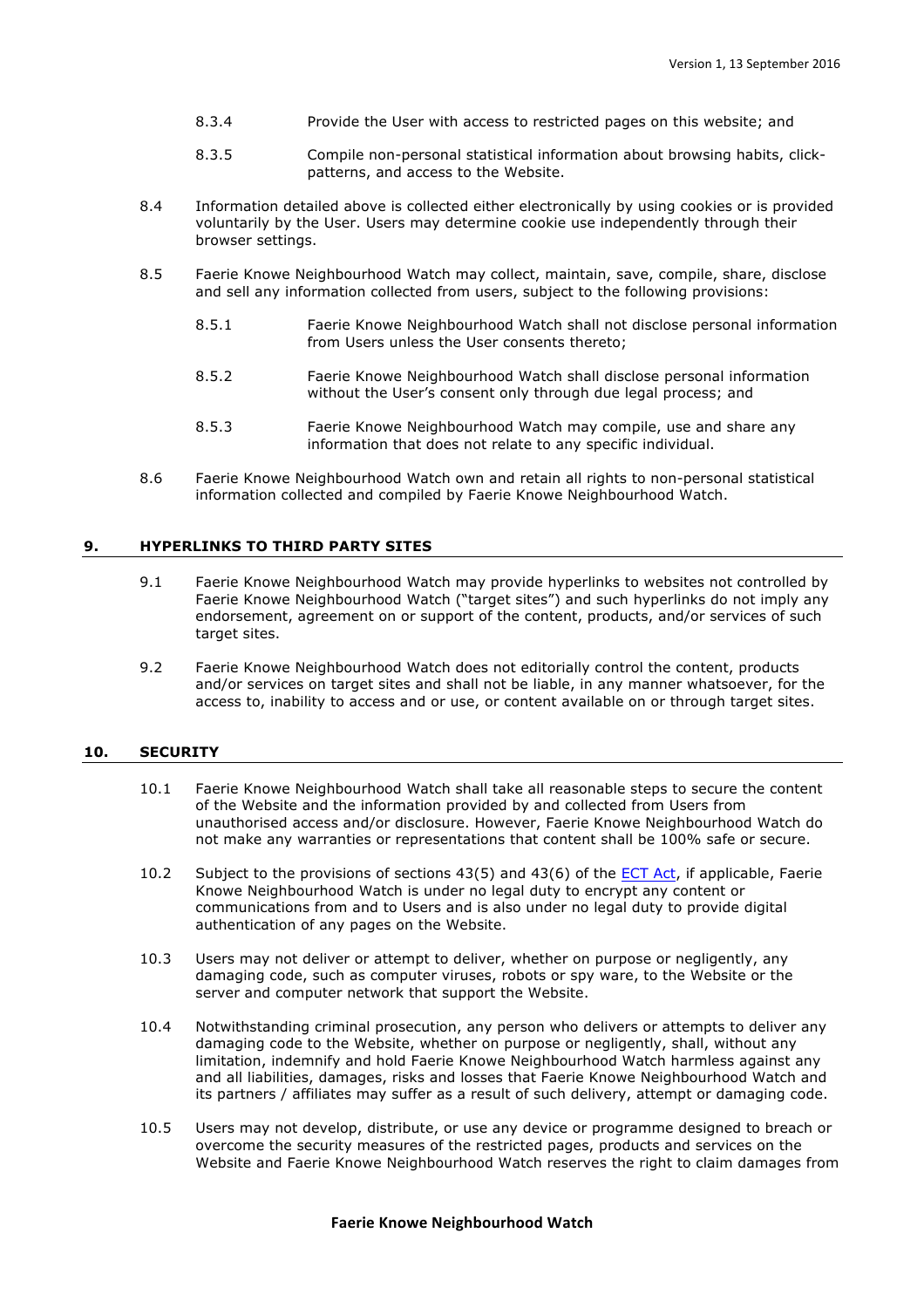any and all persons involved, directly and indirectly, in the development, use and distribution of such devices or programmes.

10.6 Users who commit any of the offences detailed in sections 85 to 88 of the ECT Act shall, notwithstanding criminal prosecution, be liable for all resulting liabilities, losses, destruction or damages suffered and/or incurred by Faerie Knowe Neighbourhood Watch and its partners / affiliates due to or related to these illegal actions.

## **11. DISCLAIMER AND LIMITATION OF LIABILITY**

- 11.1 Subject to the provisions of sections 43(5) and 43(6) of the ECT Act, if applicable, and as far as allowed by law, Faerie Knowe Neighbourhood Watch (including its owners, employees, suppliers, Internet service providers, partners, affiliates and agents) shall not be liable for any damage, loss or liability of any nature incurred by whomever and resulting from:
	- 11.1.1 access to the Website;
	- 11.1.2 access to websites linked to the Website;
	- 11.1.3 inability to access the Website;
	- 11.1.4 inability to access websites linked to the Website;
	- 11.1.5 content available on the Website;
	- 11.1.6 content posted to the Website by Users;
	- 11.1.7 services available from the Website;
	- 11.1.8 **products available from the Website;**
	- 11.1.9 downloads and use of content from the Website; and/or
	- 11.1.10 any other reason not directly related to Faerie Knowe Neighbourhood Watch gross negligence.
- 11.2 The Faerie Knowe Neighbourhood Watch website is supplied on an "*as is*" basis and has not been compiled to meet the User's individual requirements. It is the responsibility of the User to satisfy him or herself, prior to entering into this agreement with Faerie Knowe Neighbourhood Watch, that the content available from and through the Website meet the User's individual requirements and is compatible with the User's computer hardware and/or software.
- 11.3 Information, ideas and opinions expressed on the Website should not be regarded as professional advice or the official opinion of Faerie Knowe Neighbourhood Watch and Users are encouraged to consult professional advice before taking any course of action related to the information, ideas or opinions expressed on the Website.
- 11.4 Faerie Knowe Neighbourhood Watch does not make any warranties or representation that content and services available from the Website shall in all cases be true, correct or free from any errors. Faerie Knowe Neighbourhood Watch shall take all reasonable steps to ensure the quality and accuracy of content available from the Website.
- 11.5 Faerie Knowe Neighbourhood Watch does not make any warranties or representations that the Website shall be available at all times. Users acknowledge that the Website may be unavailable due to updates or other causes beyond the reasonable control of Faerie Knowe Neighbourhood Watch, including, but not limited to virus infection, unauthorised access (hacking), power failure or other "*acts of God."*
- 11.6 Faerie Knowe Neighbourhood Watch shall not be liable for any damage, loss, risk, liability or danger resulting from the advertising of any products or services, the review of any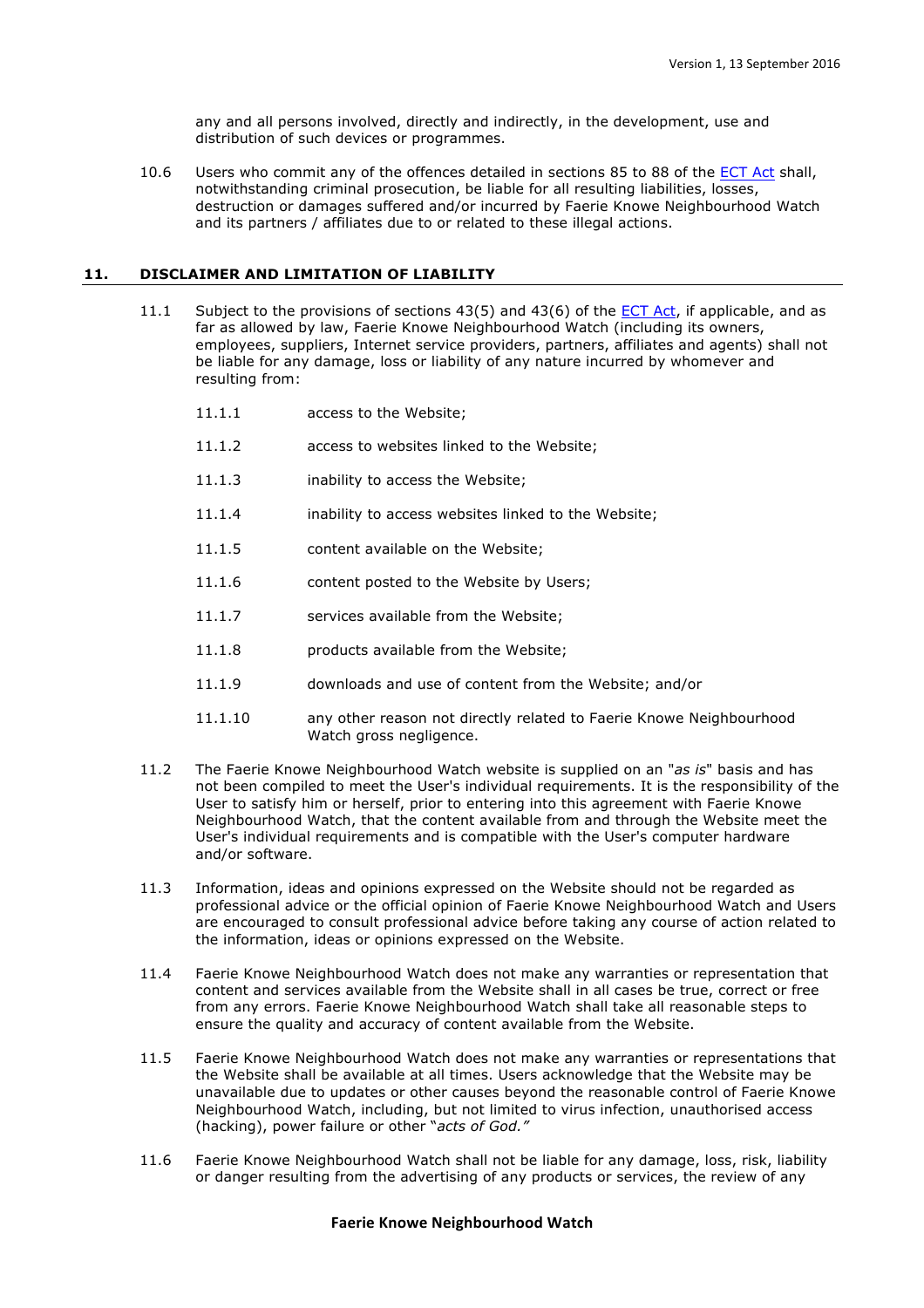products or service, any product or service endorsement or any comments on products and services submitted by Users.

## **12. REMOVAL AND CORRECTION OF CONTENT**

Users are encouraged to report untrue, inaccurate, defamatory, illegal, infringing, and/or harmful content available from the Website to Faerie Knowe Neighbourhood Watch and Faerie Knowe Neighbourhood Watch undertakes to correct and/or remove such content or any part thereof if the person reporting such content provided reasonable grounds to prove the alleged nature of the content.

# **13. INTERCEPTION OF COMMUNICATIONS**

- 13.1 Subject to the provisions of the Regulation of Interception of Communications (RIC) Act 70 of 2002, the User agrees to Faerie Knowe Neighbourhood Watch right to intercept, block, filter, read, delete, disclose and use all communications (including all "data messages" as defined in the ECT Act) send or posted by the User to the Website, its staff and employees. The RIC Act may be downloaded from: https://www.acts.co.za/regulation-of-interceptionof-communications-and-provision-of-communication-related-information-act-2002/index.html.
- 13.2 The User agrees and acknowledges that the consent provided by the User in clause 14.1 satisfies the "writing" requirement as detailed in the **ECT Act** and the RIC Act.

## **14. ENTIRE AGREEMENT AND SEVERABILITY**

- 14.1 These terms and conditions constitute the entire agreement between Faerie Knowe Neighbourhood Watch and the User and shall take precedent over any disclaimers and/or legal notices attached to any communications and/or postings received by Faerie Knowe Neighbourhood Watch from the User.
- 14.2 Any failure by Faerie Knowe Neighbourhood Watch to exercise or enforce any right or provision shall in no way constitute a waiver of such right or provision.
- 14.3 In the event that any term or condition detailed herein is found unenforceable or invalid for any reason, such term(s) or condition(s) shall be severable from the remaining terms and conditions. The remaining terms and conditions shall remain enforceable and applicable.

## **16. AGREEMENT IN TERMS OF SECTION 21 OF THE ECT ACT**

The User and Faerie Knowe Neighbourhood Watch agree that:

- 16.1 the User shall be bound to these term and conditions and such agreement is concluded in Cape Town (South Africa) at the time the User enters the Website for the first time;
- 16.2 data messages (as defined in the ECT Act) addressed by the User to Faerie Knowe Neighbourhood Watch shall only be deemed to have been received if and when responded to;
- 16.3 data messages (as defined in the ECT Act) addressed to the User by Faerie Knowe Neighbourhood Watch shall be deemed to be received by the User as detailed in section 23(b) of the ECT Act;